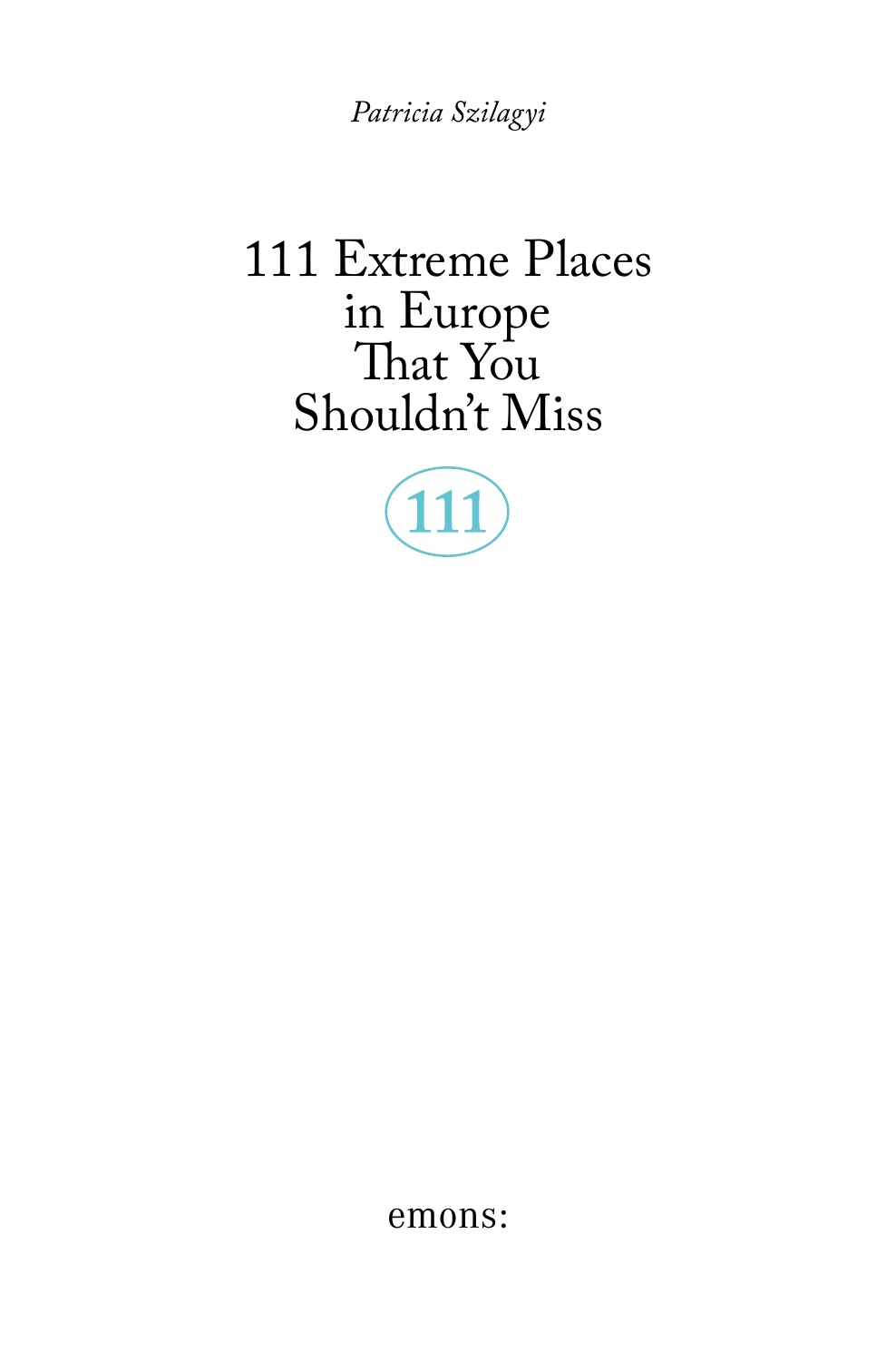*111 Extreme Places in Europe That You Shouldn't Miss* is the book that accompanies the award-winning *Europe to the Maxx* series from Deutsche Welle's lifestyle and culture magazine "Euromaxx". Europe at its most extreme: this series makes Europe's architectural, natural, geographical and cultural superlatives experienceable by way of stunning high-quality travel reports. Watch around the world as part of the programme "Euromaxx", online at dw.com/lifestyle. The book is a collaboration between Deutsche Welle (DW) and Emons Verlag.



© Emons Verlag GmbH All rights reserved Deutsche Welle (DW), Voltastraße 6, 13355 Berlin/Germany Concept development and editing at Deutsche Welle: Samira Schellhaaß, Patricia Szilagyi, Mirja Viehweger, Hendrik Welling © Photographs, see page 238 © Cover icon: shutterstock.com / tassel78 Layout: Eva Kraskes, based on a design by Lübbeke | Naumann | Thoben Maps: altancicek.design, www.altancicek.de Basic cartographical information from Openstreetmap, © OpenStreetMap-Mitwirkende, OdbL Editing: Martin Sketchley Translation: Tom Ashforth Printing and binding: Grafisches Centrum Cuno, Calbe Printed in Germany 2021 ISBN 978-3-7408-1031-3 First edition

*Did you enjoy this guidebook? Would you like to see more? Join us in uncovering new places around the world on: www.111places.com*

## Foreword

Being able to travel is a wonderful thing. I always bring new knowledge back with me from every journey. Yet there are some trips that stay with me more than others. This is when I have experienced something special, seen something unique or discovered something unprecedented. This book is full of these kinds of trips: 111 stories about recordbreaking places. Landing at Barra airport in Scotland, for example, is unique as you touch down on Europe's only runway made of sand. At the same time it is a travel guide for European places, which you won't find gathered together like this in any other guidebook.

This collaboration between Deutsche Welle and Emons Verlag was inspired by the *Europe to the Maxx* series, which is part of Deutsche Welle's lifestyle and culture magazine "Euromaxx". This multiple award-winning series of films enables viewers to experience the most spectacular places in Europe. The reports, which can be found on YouTube, are also part of the book. Just scan the QR codes alongside the stories.

Whether it is a trip to the highest railway station on Jungfraujoch in Switzerland or to the biggest cuckoo clock in the world in the Black Forest, every story is one of a kind. Did you know that there is a Buddhist region in Europe? This was new to me and Euromaxx reporter Hendrik Welling's trip to Kalmykia on the southeast edge of Europe inspired me to make new travel plans. On the other hand, when I saw the same reporter fighting through a snowstorm on Europe's biggest glacier in Iceland I was more than happy that I could follow what he experienced on YouTube from the comfort of my sofa and read more about the history of the glacier in this book. A Persian proverb that my mother hung on the wall of our living room is quite apt here: 'The best way to come home from a journey is in one piece.' I wish you exciting yet safe fun reading this book!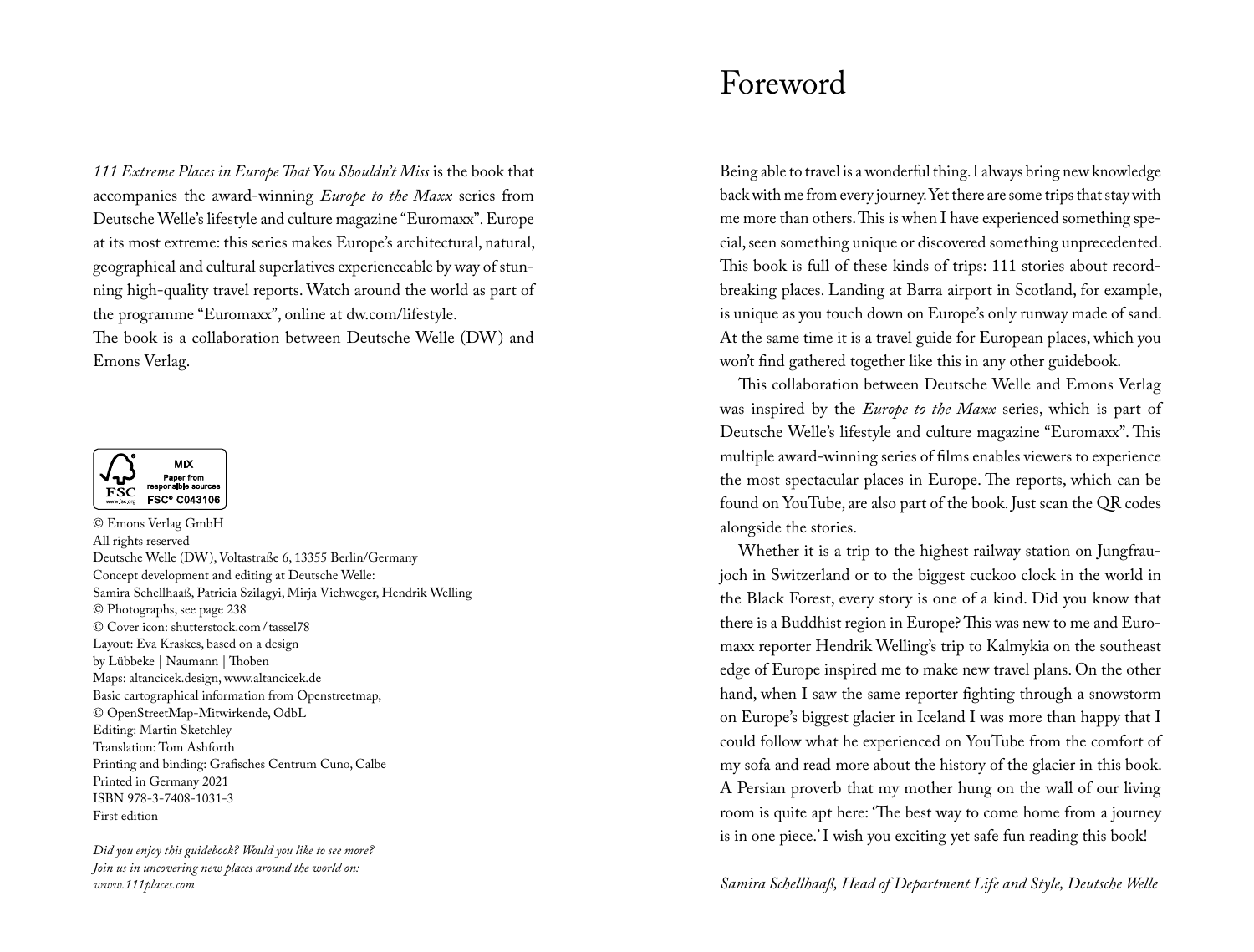## Tara River Canyon **23**\_\_

*The deepest canyon*

The view from the Đurđevića-Tara bridge is one of a kind. Even up here, 150 metres in the air, you can hear the rumble of the Tara River as it flows under the bridge, clear, blue and wild. For thousands of years the river has channelled its way through nature. The water has doggedly cut a route through the massive rocks, creating an enormous canyon in the middle of a still largely untouched natural landscape.

Those who wish to discover the Tara River Canyon must travel to Montenegro. All around the mountain range in the north of the country lies the Durmitor National Park. At 59 kilometres in length, the country's longest river – the Tara – traverses the park. Steep walls of rock rise up almost vertically in the air on both banks, reaching up to 1,300 metres.

The region is a paradise for nature lovers and fans of extreme sports. The best way to explore the Tara River Canyon is on a rafting excursion. Depending on the water level, the trip downriver in a raft is sometimes leisurely, sometimes fast and furious. There are up to 40 rapids to master along the river. It is easiest in summer, when the Tara does not carry so much water. This is also the best time to begin the adventure if you don't have a high level of previous knowledge and want to enjoy the beauty of nature along the Tara in peace. It's certainly worth it, as the river leads past waterfalls that are up to 60 metres high and overgrown green riverbanks, past impressive rock formations and lots of small and large caves.

Those who dare can also chance a jump into the mostly crystal-clear water of the Tara and go for a swim. A test of courage that is not to be underestimated, as even in high summer the water rarely warms up to more than 12 °C. Even without this cold shock, a trip through the Tara River Canyon is a unique experience that's sure to make the heart of most visitors beat a little faster.

**Address** Durmitor National Park, 84220 Žabljak, Montenegro **| Getting there** From the capital of Montenegro, Podgorica, it's around 150 kilometres by car to the national park. Most rafting tours start in Žabljak. **| Tip** Right next to the Đurđevića-Tara bridge you can also cross the Tara River Canyon on a 350-metre zip-line (open mid-Apr – Oct).